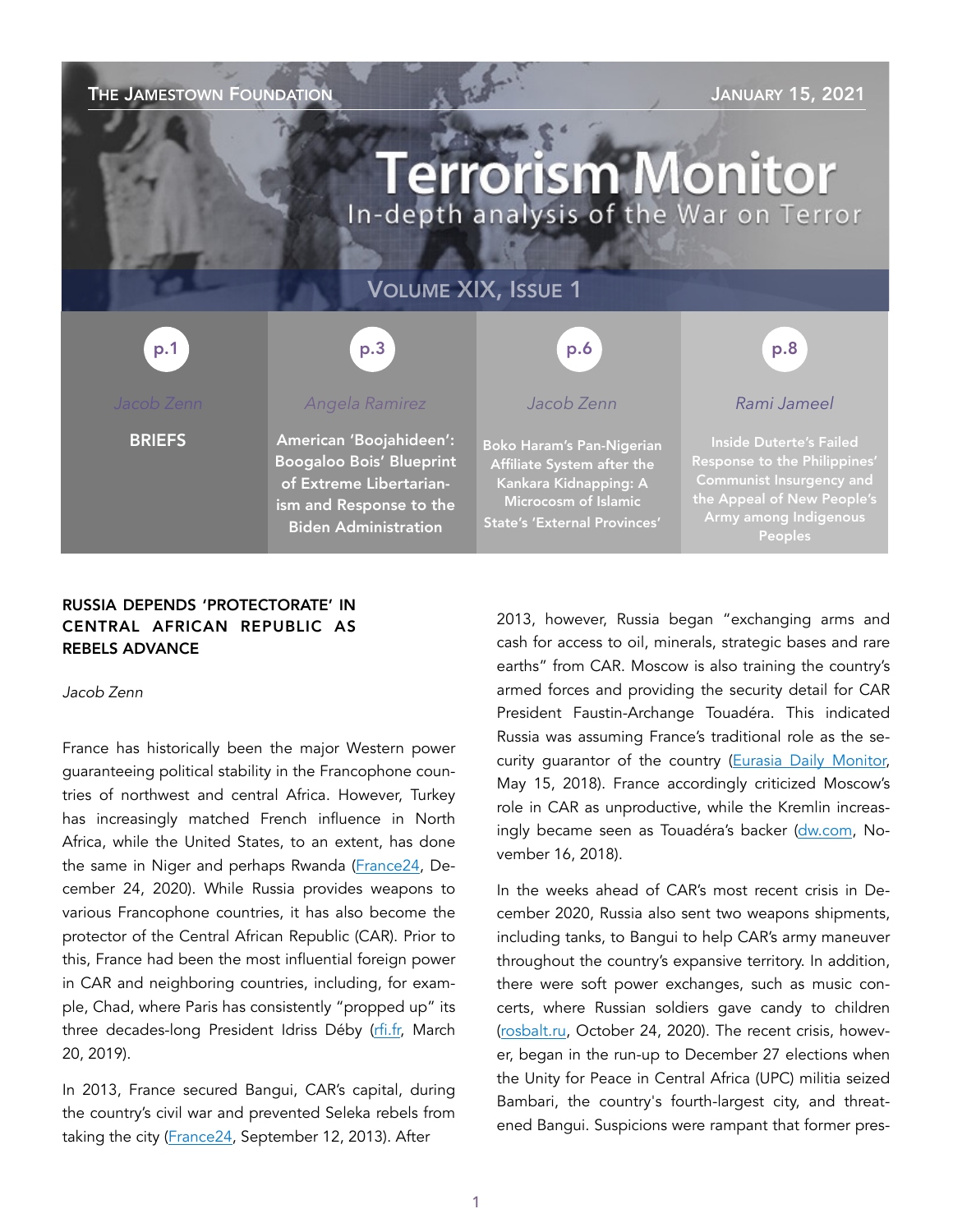ident François Bozize was behind the rebels ([France24,](https://www.france24.com/en/africa/20201222-rebels-seize-central-african-republic-s-fourth-largest-city-five-days-before-nationwide-elections?ref=tw) December).

Russia's Ministry of Foreign Affairs (MFA) responded by dispatching 300 military instructors to CAR at "to train [CAR] military personnel" upon the government's request ([rbc.ru,](https://www.rbc.ru/politics/22/12/2020/5fe20f139a794718e0c41bca) December 22, 2020). Russian military contractors were also seen around Bangui ([vk.com](https://vk.com/milinfolive?w=wall-123538639_1714136), December 23, 2020). Ultimately France deployed warplanes to CAR and Rwanda sent several hundred troops into the country, but more than any other external power, it was the Russian forces who protected Touadéra and deterred the rebels from continuing toward Bangui ([France24,](https://www.france24.com/en/africa/20201223-un-retakes-rebel-held-town-in-run-up-to-election-in-central-african-republic) December 23, 2020). Moscow, therefore, can currently be considered CAR's security guarantor, or least Touadéra's, and its support has prevented the militias from approaching Bangui, despite their attempts as recently as January 13 to launch offensives toward the capital ([lequotidien.com,](https://www.lequotidien.com/actualites/monde/centrafrique-les-rebelles-attaquent-une-ville-a-430-km-de-bangui-c39f8b0596faad02be105f7c3ac45f53?utm_medium=twitter&utm_source=dlvr.it) January 9; [Al Jazeera,](https://www.aljazeera.com/news/2021/1/13/rebels-launch-attacks-on-central-african-republics-capital) January 13). Russia, in turn, can be expected to continue receiving beneficial mining contracts ([repubblica.it,](https://www.repubblica.it/esteri/2020/12/27/news/troll_mercenari_e_diamanti_insanguinati_perche_la_russia_segue_il_voto_nella_repubblica_centrafricana-280093514/) December 27, 2020).

*Jacob Zenn is the editor of* Terrorism Monitor.

### ISLAMIC STATE SINAI PROVINCE TARGETS EGYPT-ISRAEL GAS PIPELINE

#### *Jacob Zenn*

Since February 2018, Egypt has waged an intense counter-insurgency against Islamic State (IS) Sinai Province [\(Arab News](https://www.arabnews.com/node/1782491/middle-east), December 25, 2020). Despite this, Sinai Province has claimed more attacks than any other IS external province except for Islamic State in West Africa Province (ISWAP). Sinai Province attacks have included firing mortars at Egyptian military posts and ambushing Egyptian troops, executing "collaborators," and massacring Christians and Sufis.

However, one of the more geopolitically significant types of attack has been Sinai Province's targeting of the gas pipeline that extends from the province into Israel. Three have occurred this year, including on February 3, November 19, and, most recently, on December 26 near Sabika in North Sinai. This is west of al-Arish and around 30 miles from Rafah in the Gaza Strip. When IS claimed the latest pipeline attack, the group unsurprisingly stated Sinai Province's motive was to disrupt the pipeline because it is connected to Israel. The attack was not particularly effective because it did not disrupt gas supply, civilians' housing, or the nearby industrial park ([Egypttoday.com,](https://www.egypttoday.com/Article/1/95733/Main-gas-pipeline-in-Arish-exploded) December 24, 2020).

The impact of the explosion was nevertheless large enough that smoke was seen 30 miles away ([alaraby.](https://english.alaraby.co.uk/english/news/2020/12/25/explosion-hits-gas-pipeline-in-egypts-north-sinai) [co.uk](https://english.alaraby.co.uk/english/news/2020/12/25/explosion-hits-gas-pipeline-in-egypts-north-sinai), December 25, 2020). Various Egyptians have since posted to social media their video recordings of the explosion from a distance ([Youtube.com,](https://www.youtube.com/watch?v=CwKTtjsfzvw&feature=emb_logo) December 24, 2020). Although little proof in terms of photos or videos was provided to substantiate Sinai Province's involvement, the IS claim is likely true given the lack of other possible perpetrators and Sinai Province's record of targeting the gas pipeline [\(TimesofIsrael.com](https://www.timesofisrael.com/explosion-hits-gas-pipeline-in-egypts-sinai-no-casualties/?utm_source=dlvr.it&utm_medium=twitter), December 25).

Also notable about the gas pipeline attack claim was that it came during a week in which Sinai Province claimed no other attacks, which is rare. Thus, the highprofile attack, if not successful given its failure to disrupt gas supply, compensated for the downturn in Sinai Province's operational tempo. The attack will not, however, affect Israel's forward momentum in developing and ex-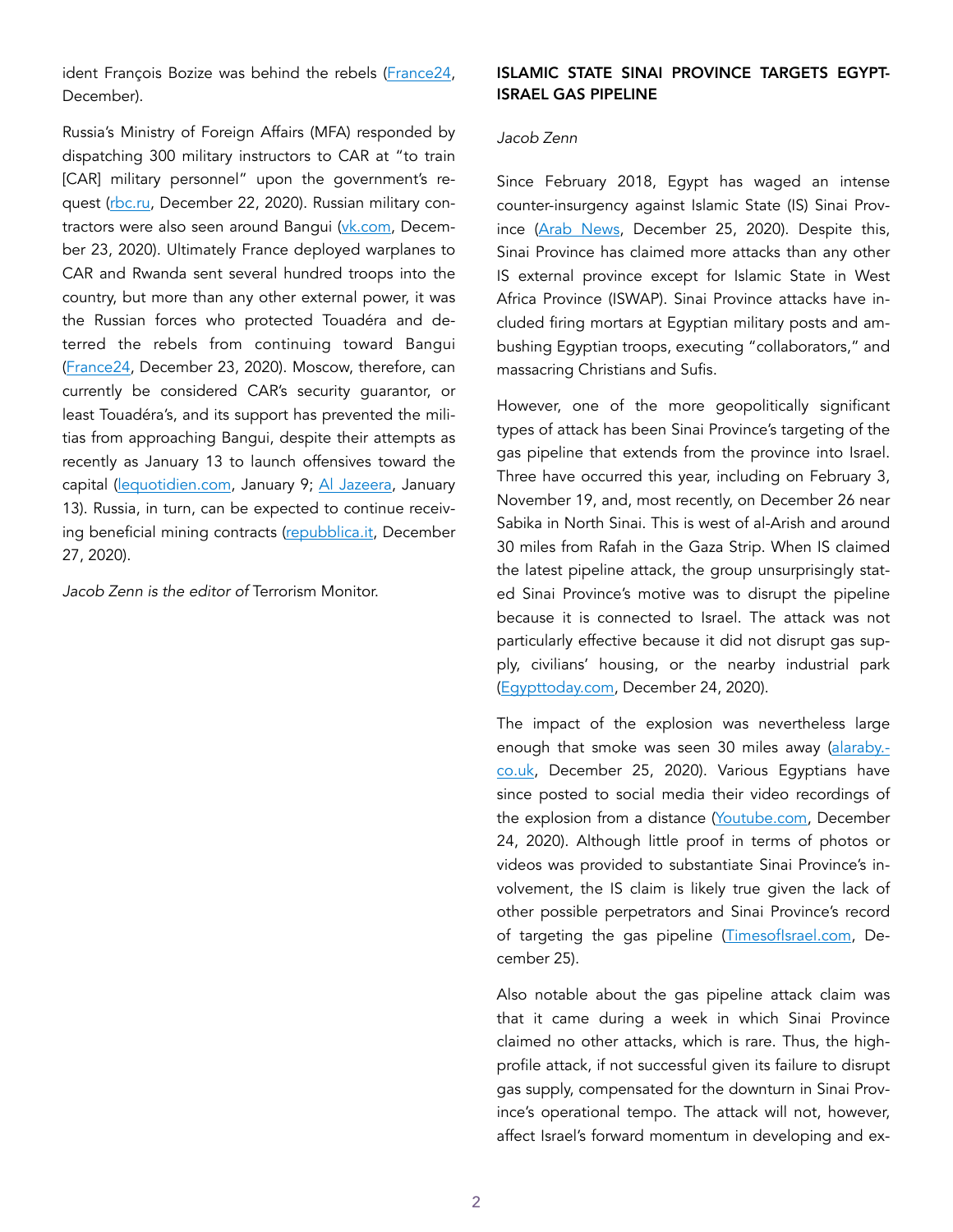panding ties with Turkey and Arab and other Mediterranean nations in the oil and gas sector (*ins.org*, December 6, 2020). Meanwhile, Sinai Province's release of a long propaganda video in early 2021 demonstrates its fighters maintain sophisticated weapons and tactics and are able to resist Egypt's own most sophisticated counter-terrorism operations whether or not it presents a threat to gas flow between Sinai and Israel [\(Twitter.com/](https://twitter.com/evacool_/status/1347648247884607489) [@evacool,](https://twitter.com/evacool_/status/1347648247884607489) January 9).

*Jacob Zenn is the editor of* Terrorism Monitor.

# American 'Boojahideen': The Boogaloo Bois' Blueprint for Extreme Libertarianism and Response to the Biden Administration

#### *Angela Ramirez*

The Boogaloo Bois is a recently formed decentralized armed movement comprised of loosely knit cells scattered throughout the United States. Boogaloo participants have also been involved in several attacks and plots, including the attempted kidnapping of Michigan's governor, an attempt to sell weapons to Hamas, and a deadly attack on a federal security officer in northern California. The movement is centered on participants' belief that the U.S. government has become excessively tyrannical. Participants, therefore, have concluded that a second civil war is unfortunate, but inevitable, in order to obtain "true liberty." The movement refers to this idealized second civil war as "the Boogaloo" ([Spotify](https://open.spotify.com/episode/61LyucFBQncwp9IzOAp65I) [\[Buck Johsnon\]](https://open.spotify.com/episode/61LyucFBQncwp9IzOAp65I), July 2020). Occasionally, the word "Boogaloo" is exchanged for slang terms, however, such as "the big luau," the "Bungalow," or the "Big Igloo."

#### Boogaloo, Internet Culture, and Black Lives Matter

Boogaloo cells contain a mix of civilians and former military personnel. These participants call themselves "boo-jahideen," a linguistic spin-off of "mujahideen" [\(Liberty](https://www.tbl-ind.com/) [Actual](https://www.tbl-ind.com/), Boojahideen Shop). They have also been forced to utilize secondary online public forums like Reddit, Gab, and Parler because mainstream platforms like Facebook and Twitter have prohibited their content. ([Reddit \[RealRhettEBoogie\];](https://www.reddit.com/user/RealRhettEBoogie/) [Parler \[Boojahideen Outfit](https://parler.com/profile/Boojahideenoutfitters/posts)[ters\]](https://parler.com/profile/Boojahideenoutfitters/posts)). Despite this deplatforming, they are still able to circulate their ideology and connect with boojahideen in different regions of the United States.

This internet culture plays a key role in amplifying Boogaloo's ideology. Many Boogaloo participants ac-cordingly first connect with one another online ([Sofrep.](https://sofrep.com/news/what-i-learned-from-riding-with-the-boogaloo-bois/https:/sofrep.com/news/what-i-learned-from-riding-with-the-boogaloo-bois/) [com,](https://sofrep.com/news/what-i-learned-from-riding-with-the-boogaloo-bois/https:/sofrep.com/news/what-i-learned-from-riding-with-the-boogaloo-bois/) December 24, 2020). Similarly, a fundamental component of Boogaloo internet culture is utilizing memes, which became a method of propagandizing Boogaloo perspectives of civil war. One Boogaloo flag even has "meme-based insurgency" inscribed on it ([On-](https://www.onlyfeds.com/shop-all?page=2)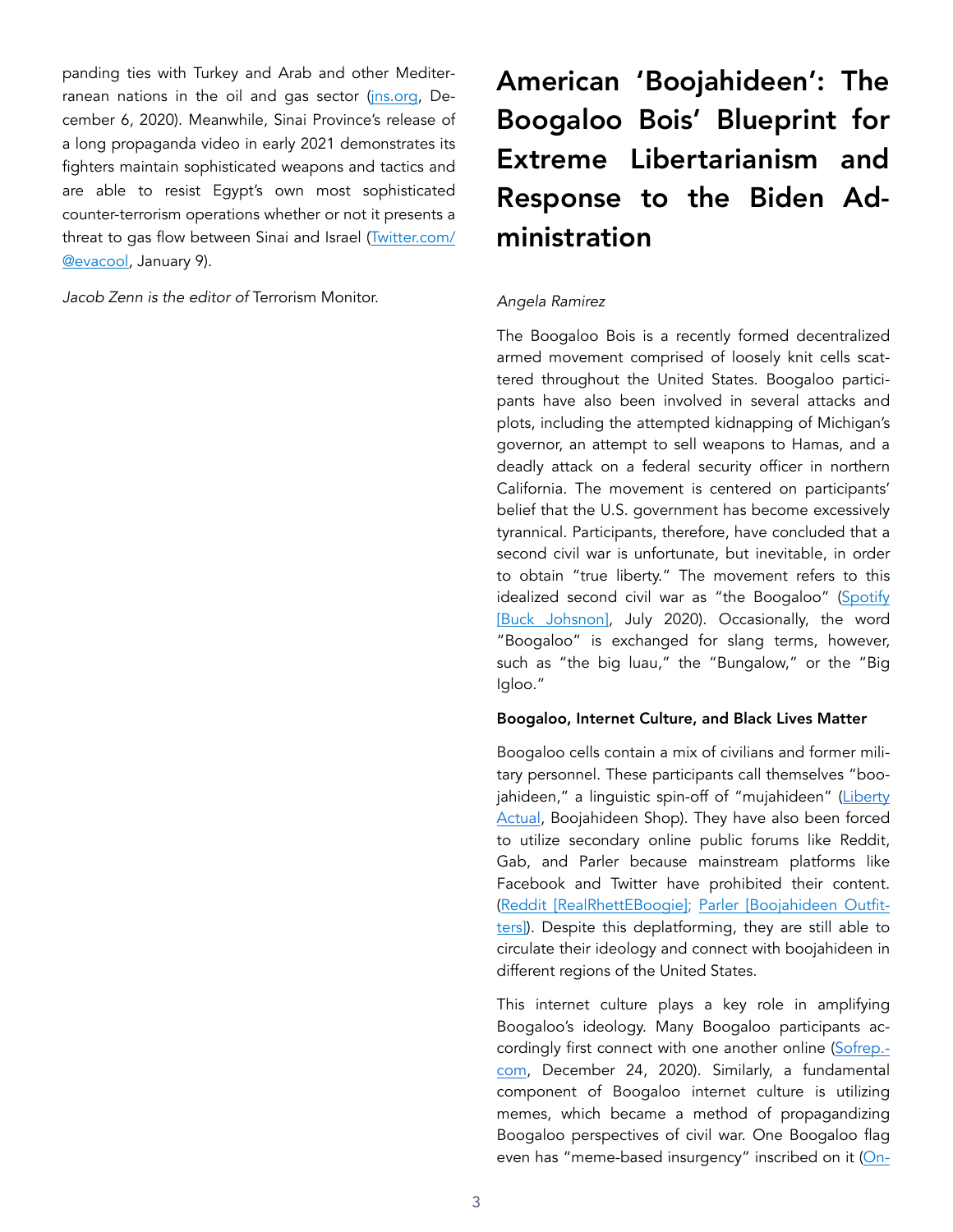[lyfeds.com](https://www.onlyfeds.com/shop-all?page=2), January 2021). Boogaloo propaganda also enables a more violent ideology to become palatable and communicable to both existing boojahideen and the general public.

The Boogaloo movement is not, however, racialist. Instead, Boogaloo cells congregate around a libertarian political ideology that deviates from traditional "right" and "left" positions. Boogaloo cells across the United States have participated in and supported leftist-led Black Lives Matter rallies since the death of George Floyd [\(Youtube/Black Lives Matter757](https://www.youtube.com/watch?v=nvUnTM267Cc&feature=youtu.be), August 10, 2020). Boogaloo participants believe Black Lives Matters is "Disneyfied" and its supporters consist of some "Marxists" and "white Karens" who are not supported by Boogaloo, but Boogaloo participants hope to win them to Boogaloo ideology and have "Blacks and whites walk arm-in-arm against the feds" ([Spotify \[Buck Johsnon\],](https://open.spotify.com/episode/61LyucFBQncwp9IzOAp65I) July 2020).

In some instances, Boogaloo cells have provided securi-ty for protesters during Black Lives Matter events. ([Twit](https://twitter.com/ryanteeter98/status/1298839218874011650)[ter.com/ryanteeter98,](https://twitter.com/ryanteeter98/status/1298839218874011650) August 27, 2020) In addition, a Boogaloo participant, Ivan Hunter, was arrested for contributing to the burning down of a Minneapolis police precinct after George Floyd's death and screaming "Justice for George Floyd" [\(startribune.com](https://www.startribune.com/charges-boogaloo-bois-fired-on-mpls-precinct-shouted-justice-for-floyd/572843802/), October 24, 2020). Hunter was also "affiliated" with Steve Carillo, another Boogaloo participant who killed a California federal protective security officer after George Floyd's death ([justice.gov](https://www.justice.gov/usao-mn/pr/self-described-member-boogaloo-bois-charged-riot), October 23, 2020). However, Boogaloo is also a vociferous proponent of the typically rightleaning view that Americans are entitled to an entirely unrestrained second amendment right to bear arms, open carry, and form well-regulated militias.

#### FBI Prevention of Boogaloo Attacks

Boojahideen insist they are not radicals, seek a peaceful revolution, and kick out any white supremacists on the "margins of society" if they try to participate ([Spotify](https://open.spotify.com/episode/61LyucFBQncwp9IzOAp65I)  [\[Buck Johsnon\]](https://open.spotify.com/episode/61LyucFBQncwp9IzOAp65I), July 2020). However, multiple Boogaloo participants are facing serious charges following both attempted and executed attacks on law enforcement and public officials. The FBI has played a crucial role in deterring these boojahideen plots often through the use of inside informants and undercover officers' infiltration of Boogaloo cells.

In September 2020, boojahideen Benjamin Teeter Michael Solomon, who were in the communication with Ivan Hunter, were charged with attempting to provide material weapons support to Hamas [\(justice.gov,](https://www.justice.gov/opa/pr/two-self-described-boogaloo-bois-charged-attempting-provide-material-support-hamas) September 4, 2020). Believing Hamas was a mutual enemy of the United States, these two boojahideen considered themselves to be in alignment with Hamas. They, therefore, offered to manufacture unmarked firearms and firearm accessories for Hamas.

Unbeknownst to Teeter and Harrison, they were, in fact, attempting to deal arms to one of the FBI's undercover informants. Following an initial meeting with the informant, these boojahideen later delivered five firearm suppressors and a "drop in auto sear" firearm converter to the undercover FBI agent who they believed to be a senior Hamas official. At that time, they even offered to provide automatic weapons to Hamas and work as Hamas mercenaries in the future. Their actions, however, resulted in prompt charges from the Bureau of Alcohol, Tobacco, Firearms and Explosives (ATF) and FBI Joint Terrorism Task Force [\(justice.gov,](https://www.justice.gov/opa/pr/two-self-described-boogaloo-bois-charged-attempting-provide-material-support-hamas) September 4, 2020).

Multiple Boogaloo Bois are also facing charges in Michigan after plotting to kidnap the state's Governor, Gretchen Whitmer, and lay siege to the state Capitol building ([justice.gov](https://www.justice.gov/opa/pr/six-arrested-federal-charge-conspiracy-kidnap-governor-michigan), October 8, 2020; see [Militant](https://jamestown.org/program/michigans-wolverine-watchmen-a-mosaic-of-boogaloo-right-wing-and-anarchist-militiamen/) [Leadership Monitor,](https://jamestown.org/program/michigans-wolverine-watchmen-a-mosaic-of-boogaloo-right-wing-and-anarchist-militiamen/) January 5). While the militia responsible called itself "Wolverine Watchmen," individuals within that militia referred to themselves as "boojahideen." In addition, a leader of the Whitmer kidnapping plot, Joseph Morrison, used the online nickname "Boogaloo Bunyan" in digital forums [\(Michigan.gov,](https://www.michigan.gov/documents/ag/affidavit_-_public_facing_-_HIGGINS_705198_7.pdf) October 2020).

Morrison and other plot participants were interviewed by a local TV station prior to their arrest during a second amendment gun rights rally. In the interview, Morrison sported a trucker hat with the Boogaloo flag patch on the front. His co-conspirators also donned Hawai'ian shirts, a fashion trademark of Boogaloo participants ([Youtube/Target8News,](https://www.youtube.com/watch?v=Ov2qVR2GQMY&feature=youtu.be) October 9, 2020).

The kidnapping plot was launched in response to what the participants called "government tyranny" stemming from Whitmer's COVID-19 lockdown orders. The cell had been developing detailed plans to kidnap Whitmer, "try" her for "crimes," and lay siege to the Michigan state capitol building. Confidential FBI informants were able to leak plot information, meeting audios, and chat room conversations with the FBI Joint Terrorism Task Force [\(Michigan.gov,](https://www.michigan.gov/documents/ag/affidavit_-_public_facing_-_HIGGINS_705198_7.pdf) October 2020). This collaboration led to the arrest of everyone involved in the plot.

#### Boogaloo Responses to the Biden Administration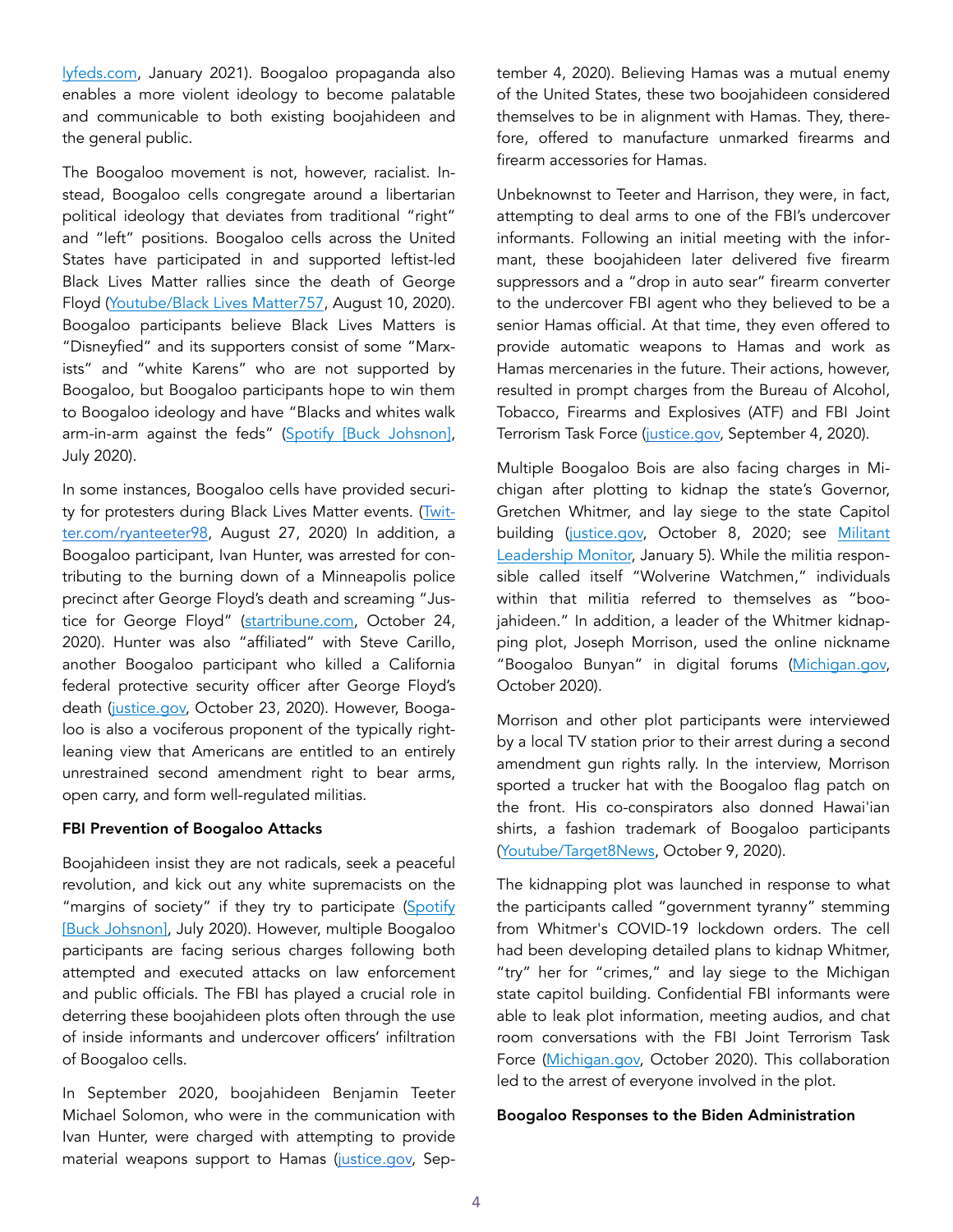With the Joseph R. Biden-Kamala Harris administration transitioning into the White House, new dynamics will emerge between the Boogaloo movement and the U.S. government. Some Boogaloo cells have a history of seeking unity and offering aid to peaceful Black Lives Matter protesters ([Youtube/Black Lives Matter757](https://www.youtube.com/watch?v=nvUnTM267Cc&feature=youtu.be), August 10, 2020; [Youtube/UnicornRiot,](https://www.youtube.com/watch?t=9949&v=ava1HJ4qIlg&feature=youtu.be) August 26, 2020). The Biden-Harris administration's criminal justice policy is expected to address Black Lives Matter protesters' demands [\(joebiden.com/justice,](https://joebiden.com/justice/) January 2021). Thus, it is likely the Boogaloo movement will support these agenda items.

However, Boogaloo participants still have a rigid stance that U.S. citizens must maintain unimpeded constitutional second amendment rights, including the right to carry firearms in all capacities ([Youtube/MatthewRodier,](https://www.youtube.com/watch?v=qzbEtgtkxrM&feature=youtu.be) October 17, 2020). The Biden-Harris administration, however, aims to eliminate the sale and import of assault weapons and high-capacity magazines ([joebiden.](https://joebiden.com/gunsafety/)[com/gunsafety,](https://joebiden.com/gunsafety/) January 2021). It is highly likely the Boogaloo movement will push back against these changes.

In the past, boojahideen have voiced their discontent with firearm restrictions. On August 18, 2020 in Richmond, Virginia, for example, a large group of Boogaloo participants marched in full tactical gear while open-carrying weapons. During the event, Boogaloo participant Mike Dunn read an open letter that stated "any gun legislation proposed and passed will be seen as a direct act of war against the free people of Virginia. This includes any firearms ban and magazine capacity limitations" ([Youtube/News2Share,](https://www.youtube.com/watch?v=Yu_LhWn_X0Y) August 18, 2020). It is highly likely that the Biden administration's gun control laws will be viewed as a "direct act of war" in the eyes of the Boogaloo movement.

While the rallies Boogaloo militias have attended in 2020 remained peaceful, it is impossible to ignore the multiple terrorism-related incidents in which its participants have planned and participated. The attempted kidnapping of Governor Whitmer, attempt to provide material support to Hamas, and attack on federal building personnel display the willingness of boojahideen to attack government officials to advance their political agenda. While it is likely Boogaloo cells will support Joe Biden's decision to reform policing operations, the Biden administration's restrictions on select firearms will likely trigger rebellious activity from boojahideen nationwide.

*Angela Ramirez is an investigative journalist who runs TheNoMan'sLand Evening Post (www.thenomanzone. com).*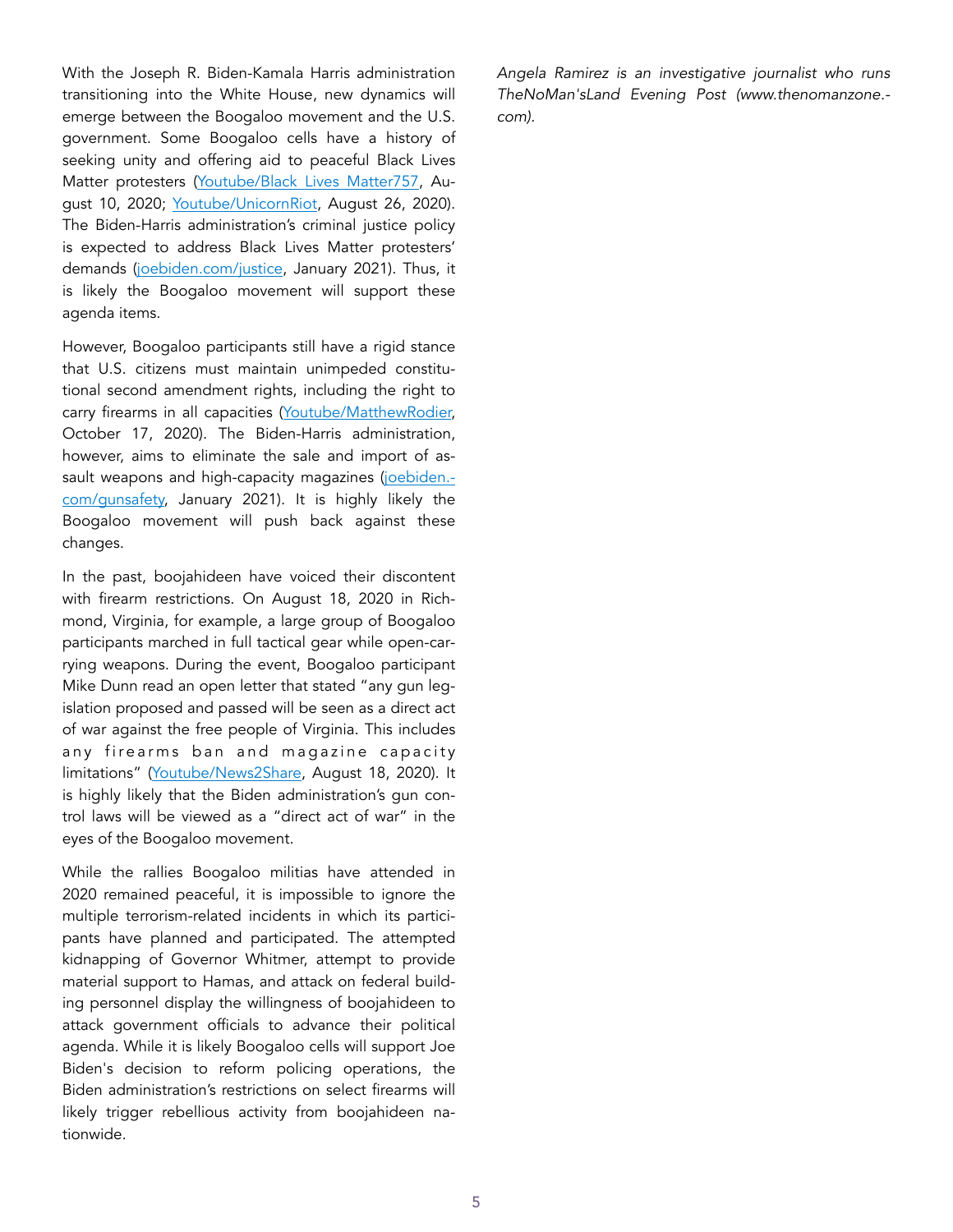# Boko Haram's Pan-Nigerian Affiliate System after the Kankara Kidnapping: A Microcosm of Islamic State's 'External Provinces'

#### *Jacob Zenn*

On December 11, 2020, around 300 male students were kidnapped from a Kankara, Katsina State school in northwestern Nigeria ([TheCable,](https://www.thecable.ng/breaking-masari-confirms-over-300-students-missing-after-katsina-attack) December 13, 2020). The attack was inconsistent with typical northwestern Nigeria banditry operations involving smaller-scale kidnapping and extortion, pillaging, and assassination of local political enemies that have escalated in northwestern Nigerian in recent years. The attack was, however, consistent with the past activities of the Boko Haram faction led by Abubakar Shekau. Shekau's faction is responsible for the mass killing of male students in their dormitories in 2013 and the Chibok kidnapping of more than 200 female students in Borno State, northeastern Nigeria in 2014. Furthermore, the Kankara kidnapping reflected Boko Haram's "affiliate system" because the attack was conducted by Boko Haram's northwestern Nigerian "affiliate" in the Katsina-Niger-Zamfara state axis, which is comprised primarily of bandits ("Niger" refers to Niger State, Nigeria, not the Republic of Niger).

#### The Bandits in Kankara

Suspicions of, and dread about, Boko Haram's involvement in the Kankara kidnapping increased when Shekau claimed responsibility for the kidnapping in a December 15 audio [\(Telegram](https://unmaskingbokoharam.com/2020/12/22/boko-haram-proof-of-life-of-kankara-schoolboys-video-december-17-2020/), December 15, 2020). Two days later, another Boko Haram video featured Kankara students being interviewed by an off-screen bandit interviewer and Shekau in split-screen, re-claiming the kid-napping ([Telegram](https://unmaskingbokoharam.com/2020/12/22/boko-haram-proof-of-life-of-kankara-schoolboys-video-december-17-2020/), December 17, 2020). A boy in the video was pressured to say "we've been caught by the gang of Abubakar Shekau" and, consistent with Boko Haram's ideology, he urged Nigeria's government "to close any kind of schools, excluding Islamiyya [Islamic schools]." In addition, the boy requested the government "to send them the money" and "send back the armies and jets who have come to help [rescue] us ([Telegram](https://unmaskingbokoharam.com/2020/12/22/boko-haram-proof-of-life-of-kankara-schoolboys-video-december-17-2020/), December 17, 2020)."

This December 17 video corroborated Boko Haram's involvement because it otherwise would have been impossible for Boko Haram to display exclusive footage of more than 100 kidnapped schoolboys. Moreover, both December 15 and 17 videos had authentic trappings of Boko Haram videos' typical logos, styles, and online release mechanisms. Nevertheless, it is unlikely Shekau's direct chain-of-command was holding the Kankara schoolboys. Although the December 17 video's optics resembled Boko Haram's initial video of the Chibok schoolgirls in May 2014, Boko Haram has never publicly demanded money from Nigeria's government or warned the government about conducting rescue operations ([Youtube,](https://unmaskingbokoharam.com/2019/04/09/abubakar-shekau-second-claim-of-chibok-schoolgirls-kidnapping-may-12-2014/) May 12, 2014). Those two demands represented the Katsina-based bandits' interests, while Boko Haram's ideology was reflected in the boy's other statements.

Another difference between the Chibok and Kankara kidnappings is Shekau eventually approved the release of 103 Chibok schoolgirls, but only after more than three years of on-and-off negotiations and the exchange of Boko Haram prisoners and reportedly \$3 million [\(theca](https://www.thecable.ng/fg-paid-3m-euros-release-103-chibok-girls)[ble.ng,](https://www.thecable.ng/fg-paid-3m-euros-release-103-chibok-girls) December 23, 2017; [Youtube,](https://unmaskingbokoharam.com/2019/04/08/boko-haram-video-of-shuaibu-moni-after-chibok-release-may-12-2017/) May 12, 2017). Several dozen Chibok schoolgirls also chose to remain with their Boko Haram husbands, while others died in captivity [\(premiumtimes.ng](https://www.premiumtimesng.com/news/headlines/264999-presidency-reacts-to-salkidas-claim-on-chibok-girls-deaths.html), April 14, 2018). However, all the Kankara boys were released only three days after the kidnapping through negotiations between the government and bandits, with a ransom reportedly paid to the bandits ([TVCNewsNigeria](https://www.youtube.com/watch?v=RWW3zCZQh0o), December 18).

### The Kankara Kidnappers' Relationship to Abubakar Shekau

The Kankara kidnapping can be understood as involving bandits operating in northwestern Nigeria, who conducted the kidnapping. However, they had communication lines to Shekau not only for media, but also for orchestrating the kidnapping. The bandits would not have conducted such an unprecedentedly large-scale kidnapping for northwestern Nigerian bandits in the mold of the Chibok kidnapping unless Boko Haram advised them beforehand.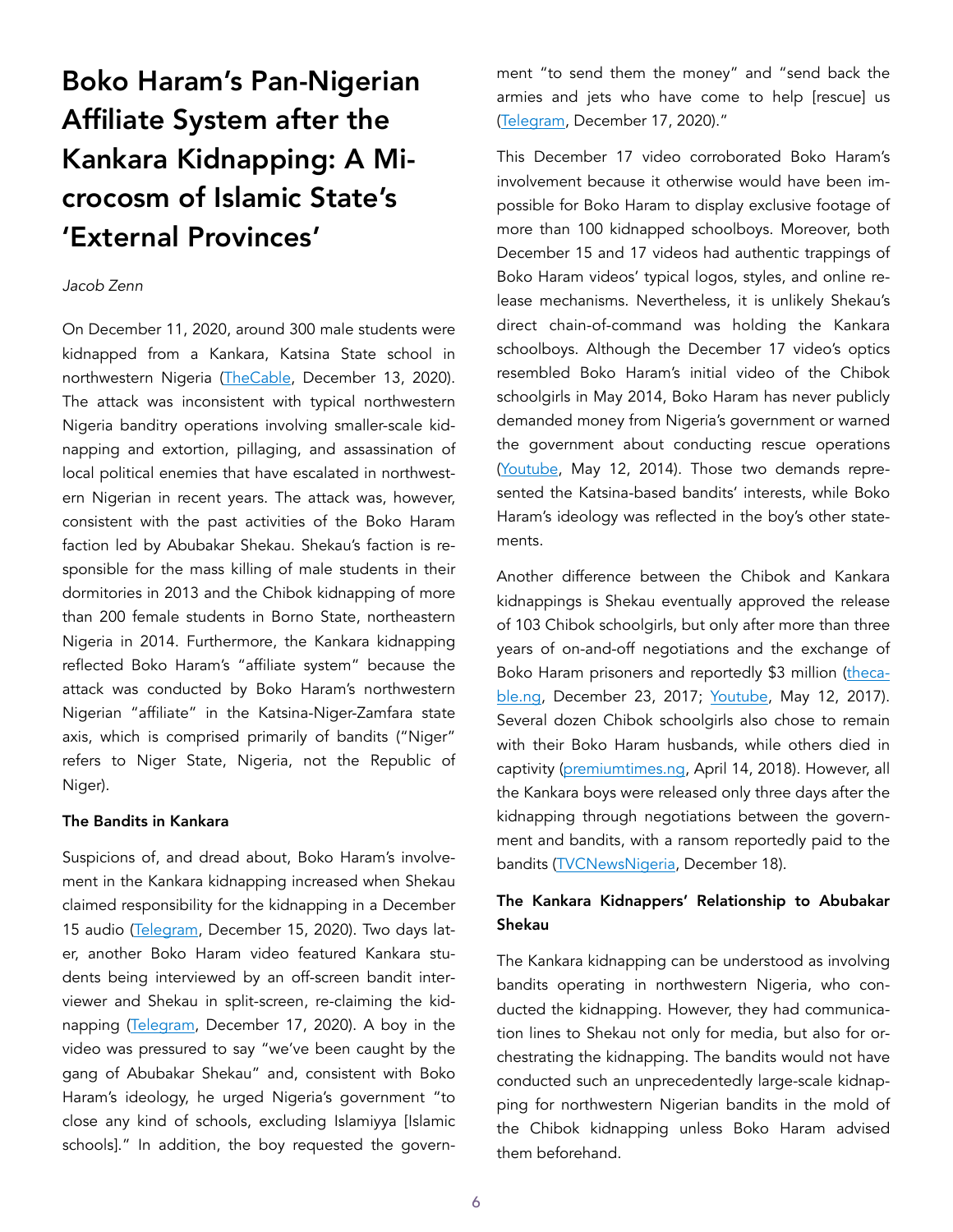It remains unknown whether ransom money made it from the Kankara bandits to Shekau's Sambisa Forest base in southern Borno or whether Shekau approved the boys' release. Details about a second disrupted kidnapping of schoolboys near Kankara just hours after the Kankara schoolboys' release also remained unclear, but could suggest Shekau loyalists among the bandits attempted to compensate for the premature release of the Kankara schoolboys without Shekau's approval by kidnapping another set of schoolboys [\(premiumtimesng.](https://www.premiumtimesng.com/regional/nwest/432212-in-fresh-katsina-attack-bandits-kidnap-80-students-all-rescued-later.html) [com](https://www.premiumtimesng.com/regional/nwest/432212-in-fresh-katsina-attack-bandits-kidnap-80-students-all-rescued-later.html), December 20, 2020). Nevertheless, given the lines of communication between Kankara bandits and Shekau, there were logistical routes that could have been used have pass ransom funds from the Kankara bandits to Shekau in Sambisa.

Furthermore, a series of Boko Haram videos in 2020 demonstrated that bandits operating not only in northwestern Nigeria were among other militants in Lake Chad and Cameroon who are loyal to Shekau. The bandits who conducted the Kankara kidnapping in Boko Haram's name were likely among those northwestern Nigerian bandits loyal to Shekau and not in the Sambisa-based "Boko Haram central": they were an "affiliate." Shekau, for his, part, has not commented on the Kankara schoolboys' release, but simply went about usual business by releasing an audio threatening prominent elder Nigerian Salafist theologian, Ahmad Gumi ([Telegram,](https://unmaskingbokoharam.com/2021/01/08/boko-haram-abubakar-shekau-letter-to-ahmad-gumi-video-january-6-2021/) January 6).

#### Regional Pledges of Loyalty to Abubakar Shekau

In 2020, loyalty videos between Boko Haram and jihadists in Lake Chad, northwestern Nigeria, and Cameroon were released at least three times. For example:

- Boko Haram offered 'glad tidings' in English, Hausa, Fulani, and French to "brothers" in Zamfara and Niger states in June 2020 [\(Telegram](https://unmaskingbokoharam.com/2020/07/10/boko-haram-greetings-to-the-mujahideen-from-niger-state-video-july-7-2020/), June 15, 2020)
- "Mujahideen" in Niger State offered 'glad tidings' to Abubakar Shekau in July 2020 ([Telegram,](https://unmaskingbokoharam.com/2020/07/10/boko-haram-greetings-to-the-mujahideen-from-niger-state-video-july-7-2020/) July 7, 2020); and
- Boko Haram released Eid al-Adha videos from Shekau loyalists in Cameroon, Lake Chad, Niger State, and Sambisa on August 5, 2020 [\(Telegram](https://unmaskingbokoharam.com/2020/08/07/boko-haram-eid-al-adha-videos-from-cameroon-lake-chad-niger-state-and-sambisa-forest-august-5-2020/), August 5, 2020);

Those videos reflected Shekau's efforts since 2019 to recruit jihadists outside of Borno State to Boko Haram. In fact, as early as 2014, Shekau released a video to Niger and Katsina states' Fulanis, presumably including bandits, to implore them to join Boko Haram. Shekau, however, did not succeed at that time. [1] The Kankara kidnapping was, therefore, conducted by the Boko Haram "affiliate" in northwestern Nigeria whose bandits finally pledged loyalty to Shekau in 2020 after his intermediaries established communications with them. Meanwhile, the Lake Chad "affiliate" has been led by Bakura and pledged loyalty to Shekau in a September 24, 2019 video, which was released one day after Shekau himself offered 'glad tidings' to the "mujahideen in Lake Chad" in a separate video ([Telegram,](https://unmaskingbokoharam.com/2019/09/24/boko-haram-abubakar-shekau-message-of-glad-tidings-and-advice-to-my-brothers-in-allah-in-lake-chad-september-23-2019/) September 23-24, 2019; see [Terrorism Monitor,](https://jamestown.org/program/is-the-bakura-faction-boko-harams-new-force-enhancer-around-lake-chad/) January 28, 2020).

While Shekau's Sambisa-based fighters, who constitute "Boko Haram central," conducted the November 2019 Zabarmari beheadings of dozens of farmers outside Borno State's capital, Maiduguri, and the Christmas 2019 abduction of a Chibok pastor, Bakura's fighters in the Lake Chad "affiliate" conducted the massacre in Toumour, Niger in December 2019. All of those operations were claimed by the Shekau-loyal "Boko Haram central's" anonymous spokesman ([Telegram](https://unmaskingbokoharam.com/2020/12/01/boko-haram-new-letter-claiming-zabarmari-massacre-video-december-1-2020/), December 1, 2020; [Telegram](https://unmaskingbokoharam.com/2020/12/17/boko-haram-new-letter-2-claiming-toumour-niger-attack-video-december-15-2020/), December 15, 2020; [Telegram,](https://unmaskingbokoharam.com/2020/12/29/boko-haram-pastor-bulus-pemi-chibok-borno-proof-of-life-hostage-video-december-29-2020/) December 29, 2020; ). Likewise, the northwestern Nigerian, or perhaps more specifically, Katsina, "affiliate," conducted the Kankara kidnapping. Boko Haram attacks on Cameroon's Lake Chad shoreline are those of the Lake Chad "affiliate" while those in Cameroon along the southern Borno border are conducted by Cameroonbased Shekau loyalists, who comprise the Cameroon "affiliate" [\(africacenter.org](https://africacenter.org/spotlight/boko-haram-violence-against-civilians-spiking-in-northern-cameroon/), November 13, 2020).

#### Conclusion

One way to view Boko Haram's "affiliate system" is to compare it to Islamic State and its external provinces. Islamic State in Syria and Iraq had regular media contacts, but often only several intermediaries with, external provinces in Southeast Asia, Central Africa (Congo and Mozambique), and even Nigeria-based and Shekau-rival Islamic State in West Africa Province (ISWAP). These external provinces are loyal to Islamic State's leaders, ideology, and goals, but have a large amount of autonomy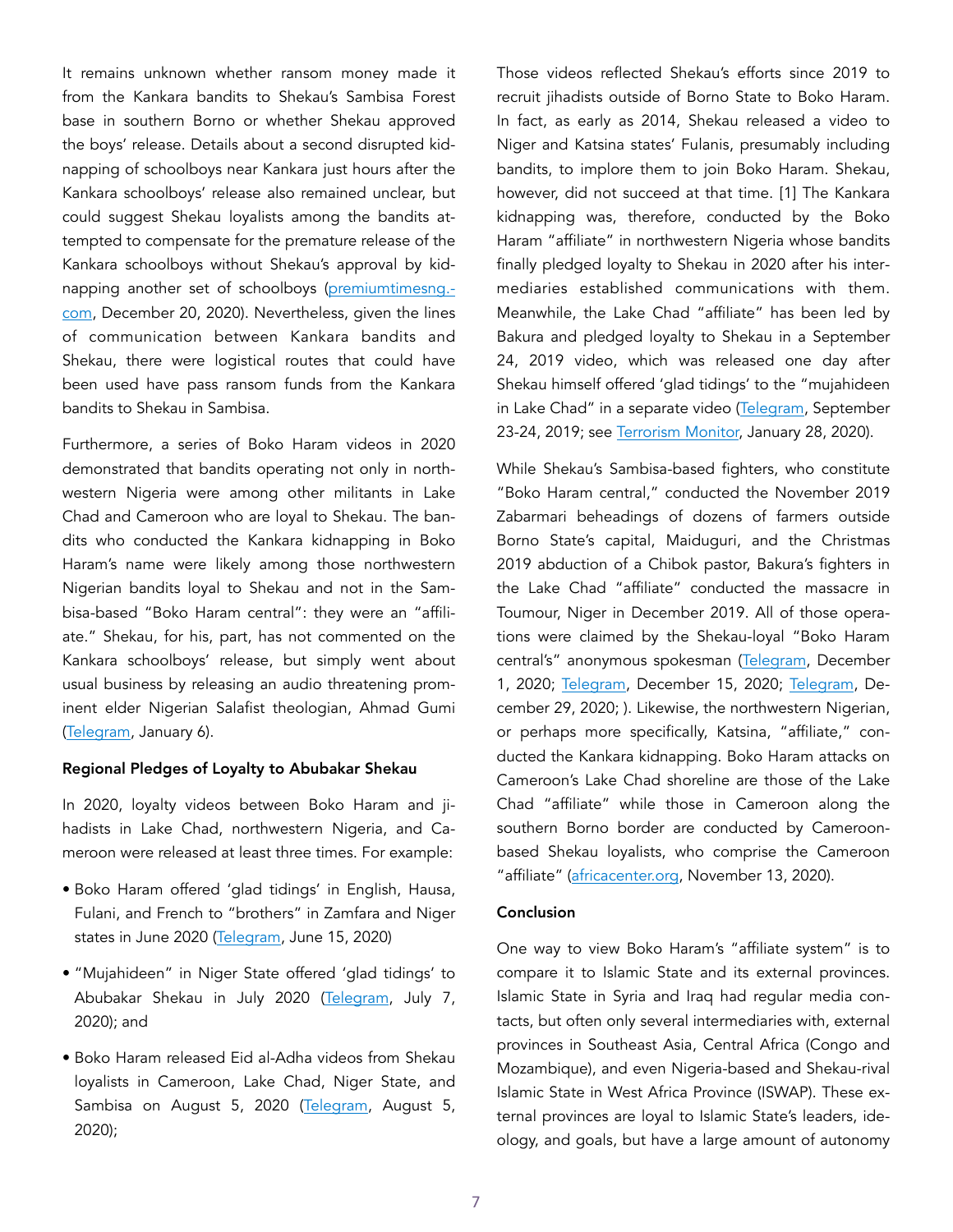to conduct their day-to-day insurgencies and only coordinate with Islamic State leadership for high-profile operations, media campaigns, funding, or trainings.

Likewise, Shekau-loyal bandits in Kankara coordinated this high-profile kidnapping with Boko Haram and liaised with Shekau through intermediaries about it. However, ultimately the bandits had a final say on whether to release the boys or not, with them opting to do so for whatever benefits they received. Just as Islamic State's external provinces, including in Libya, Khorasan (Afghanistan) and Sinai, have had greater coordination with Islamic State's "central" leadership in Syria and Iraq than other external provinces, Lake Chad and Cameroonian "affiliates" have closer coordination with "Boko Haram central" than does the northwestern Nigerian "affiliate."

Shekau is neither affiliated with or loyal to Islamic State or al-Qaeda at present. Boko Haram's pan-Nigerian "affiliate system," which extends into Chad, Niger, and Cameroon's Lake Chad shorelines and Cameroonian borderlands with southern Borno, however, is somewhat of a microcosm of Islamic State's global province system.

*Jacob Zenn is The Jamestown Foundation* Terrorism Monitor *editor and fellow on African Affairs. Follow @Bokowatch* 

#### **Notes**

[1] The video was found in a Boko Haram camp, but not released until March 31, 2016 by Nigerian media agencies to which it was leaked by the Nigerian army. It can be seen at: https://unmaskingbokoharam.com/ 2019/04/09/iswap-investigate-video-march-31-2016 and-march-24-2016-surrender-video/

# Inside Duterte's Failed Response to the Philippines' Communist Insurgency and the Appeal of New People's Army among Indigenous Peoples

#### *Jack Broome*

On December 7, 2020, following speculation in the news, the Philippines President Rodrigo Duterte finally announced that the government would not offer a holiday ceasefire—as is tradition for this time of year—to the New People's Army (NPA), the armed wing of the Communist Party of the Philippines (CPP). Duterte's announcement came during his weekly address to the nation on the government's response to the COVID-19 pandemic, but Duterte went one step further by declaring that peace talks are "dead" and there would no longer be any ceasefires for the remainder of his presidency ([abs-cbn.com,](https://news.abs-cbn) December 8, 2020).

### The Promise of Peace

Despite the apparent conviction behind Duterte's statement, the Duterte administration's approach towards the NPA and the issue of Communism as a whole has been marked by variability and inconsistency. This reflects the complexity of Duterte's own relationship with left-wing politics in the Philippines. He is a former student of CPP founder, Jose Maria Sison, who Duterte admitted played a pivotal role in the formation of his political views and led him to become a member of Kabataang Makabayan, a socialist youth organization that Sison also founded ([inquirer.net](https://newsinfo.inquirer.net/884438/joma-sison-wishes-best-of), March 28, 2017). The influence of Duterte's early exposure to socialism can also be seen in his partisan affiliation with Partido Demokratiko Pilipino–Lakas ng Bayan (PDP–Laban), which has its roots in the era of former Filipino President Ferdinand Marcos and was established through the convergence of key members of the political opposition, including Aquilino Pimentel Jr., and anti-authoritarian protest leaders, including Duterte himself.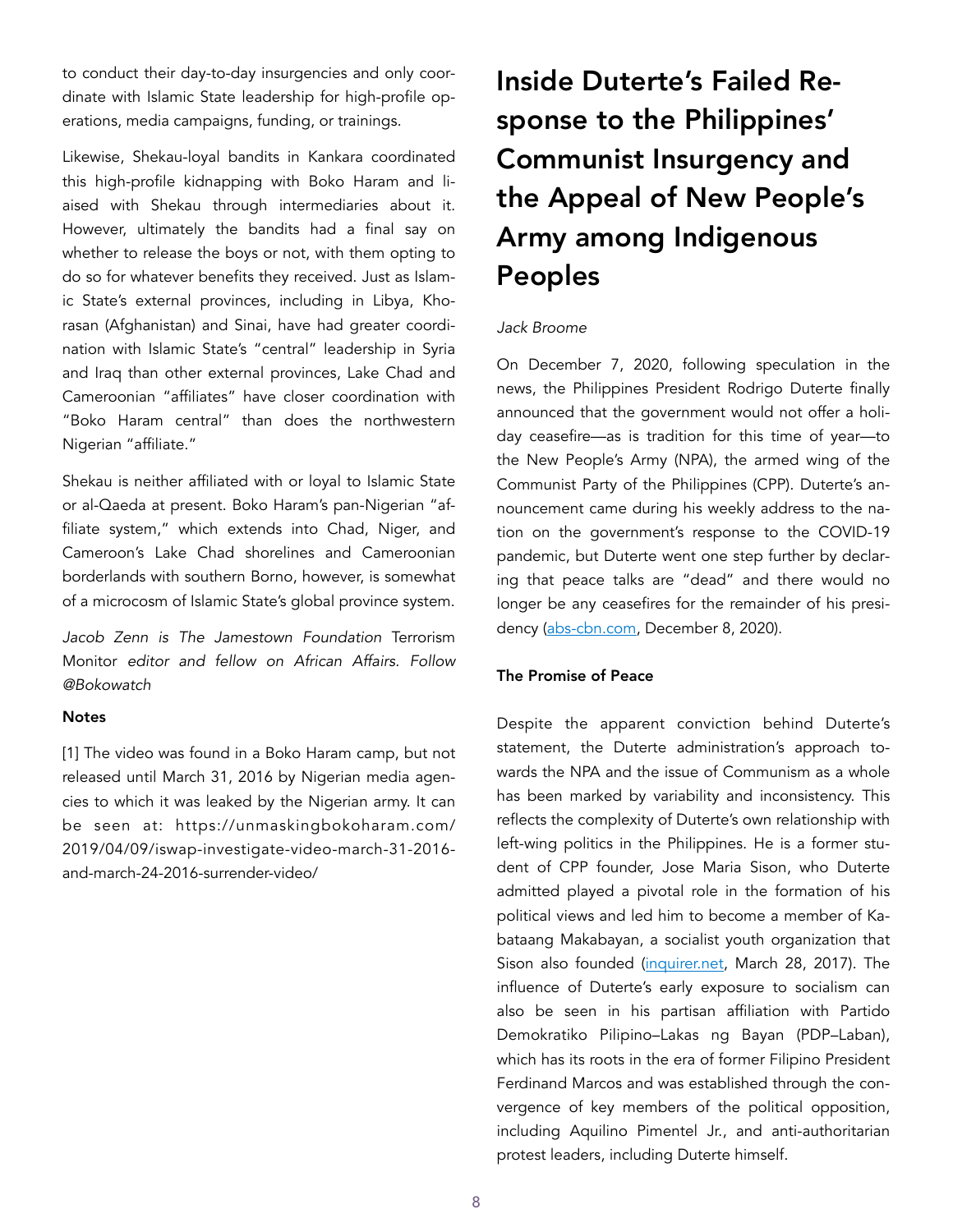Duterte's personal relationships and political background placed him in a unique position to secure an end to the 50-year-long NPA insurgency. Indeed, Sison believed that if Duterte were elected, then peace could be achieved. Prior to his election in 2016, Duterte also made clear his intentions by promising to release political prisoners, including CPP leaders Wilma and Benito Tiamzo, and allow the return of Sison to the Philippines from his exile in the Netherlands [\(cnnphilip](https://cnnphilippines.com/news/2016/06/16/GPH-NDF-peace-talks-set-for-July.html%22%20%5Ct%20%22_blank)[pines.com,](https://cnnphilippines.com/news/2016/06/16/GPH-NDF-peace-talks-set-for-July.html%22%20%5Ct%20%22_blank) June 16, 2016).

During his time as Mayor of Davao in Mindanao, Duterte had also gained a reputation for bringing law and order to the city, which until recently was one of the worst affected by crime in the Philippines. It is likely Duterte wished to replicate this success with the Communist threat, especially as the surrounding region of Davao is an NPA stronghold.

Upon ascension to the presidency, in his first State of the Nation Address, Duterte announced a unilateral ceasefire and called on the Communist rebels to reciprocate ([abs-cbn.com](https://news.abs-cbn.com/news/07/25/16/duterte-declares-unilateral-ceasefire-with-reds), July 25, 2016). The ceasefire was revoked after just five days, however, after the NPA failed to respond. Following a series of clashes, a ceasefire was finally agreed when Duterte released the Tiamzos. A few days later, the first round of peace talks was held in Oslo, Norway and for the first time ever, both sides agreed to an indefinite, unilateral ceasefire [\(abs-cbn.](https://news.abs-cbn.com/news/08/22/16/govt-communist-rebels-start-peace-talks-after-truce/)[com](https://news.abs-cbn.com/news/08/22/16/govt-communist-rebels-start-peace-talks-after-truce/), August 22, 2016; [abs-cbn.com](https://news.abs-cbn.com/focus/02/03/17/timeli), February 04, 2017). Talks progressed, but were later hampered by the government's refusal to release all political prisoners until a permanent ceasefire was signed. Finally, in February 2017, the process collapsed after the military blamed the NPA for the killings of two soldiers [\(abs-cb](https://news.abs-cbn.com/news/01/31/17/npa-behind-killing-of-2-soldiers-military-says%20%20)[n.com,](https://news.abs-cbn.com/news/01/31/17/npa-behind-killing-of-2-soldiers-military-says%20%20) January 31, 2017).

However, for the first time in three years, on March 18, 2020 the government declared a ceasefire to free-up personnel to focus on combating the spread of the COVID-19 virus ([rappler.com,](https://r3.rappler.com/nation/255064-duterte-declares-ceasefire-communists-coronavirus-outbreak) March 18, 2020). Although initially hesitant, the CPP agreed to the ceasefire one week later ([Inquirer.net](https://newsinfo.inquirer.net/1247910/cpp-announces-ceasefire-from-march-26-to-april-15-due-to-covid-19-pandemic), March 25, 2020). The ceasefire was short-lived though, as it failed to prevent continuing clashes. Duterte even threatened to impose martial law

in response to an April 2020 NPA attack on soldiers distributing cash assistance to residents in Agusan del Sur as part of the government's COVID-19 relief pack-age [\(pna.gov,](https://www.pna.gov.ph/articles/1100208) April 17, 2020; [abs-cbn.com,](https://news.abs-cbn.com/news/04/24/20/duterte-says-might-declare-martial-law-if-npa-attacks-continue) April 24, 2020).

Since the return to hostilities, almost daily reports of NPA soldiers either captured, killed or capitulated have appeared, and in late 2020, the Armed Forces of the Philippines (AFP) and the government repeatedly stated that the NPA is on the verge of collapse [\(kalinawnews.](https://www.kalinawnews.com/eastmincom-sees-rising-trend-of-cnt-neutralization/) [com,](https://www.kalinawnews.com/eastmincom-sees-rising-trend-of-cnt-neutralization/) November 18, 2020). Yet at the same time, National Security Adviser Hermogenes Esperon alleged that the NPA took advantage of the COVID-19 pandemic and became "the number one political security threat" according to the president [\(benarnews.org,](https://www.benarnews.org/english/news/philippine/communist-concerns-10282020154817.html) October 28, 2020).

#### Duterte's Anti-Communist Campaign

The government's constant flip-flopping on its approach towards the Communist insurgency is a symptom of how politically motivated the issue has become. Since having made it a central part of his election campaign, Duterte has been under significant pressure to find a resolution to the conflict. After the ceasefire collapsed in March 2020, Duterte promised that where engagement had failed, more hardline measures would prevail instead. In early July, Duterte unilaterally declared the NPA a terrorist organization without following the necessary legal procedure, which requires gaining prior approval from the Department of Justice [\(Inquirer.net](https://newsinfo.inquirer.net/1304070/duterte-tags-reds-terrorists-cites-on-off-peac), July 9, 2020; [Inquirer.net,](https://newsinfo.inquirer.net/1304689/duterte-declaring-communist-rebels-as-terrorists-a-personal-opinion-not-official-lacson) July 9, 2020). One month later, Randall Enchalis, a peace consultant with the CPP's political branch, the National Democratic Front of the Philippines (NDFP), was killed by agents who were widely assumed to have acted under the government's direction ([abs-cbn.com](https://news.abs-cbn.com/news/08/11/20/peace), August 11, 2020). This pattern continued through November 2020 with the deaths of two further NDFP peace consultants, as well as the arrest of a third, and then into December with the announcement that the NDFP-Mindanao spokesperson had been killed ([sunstar.com](https://www.sunstar.com.ph/article/1878742/Manila/Local-News/Communists-condemn-Duterte-PNP-over-killing-of-consultants?ref=rss&format=simple&link=link), December 2, 2020; [Inquirer.net](https://newsinfo.inquirer.net/1365700/ex-ndfp-peace-consultant-arrested-at-work-in-misamis-oriental), No-vember 27, 2020; [Inquirer.net](https://newsinfo.inquirer.net/1370258/ndf-mindanao-spokesman-slain-in-surigao-del-su), December 10, 2020).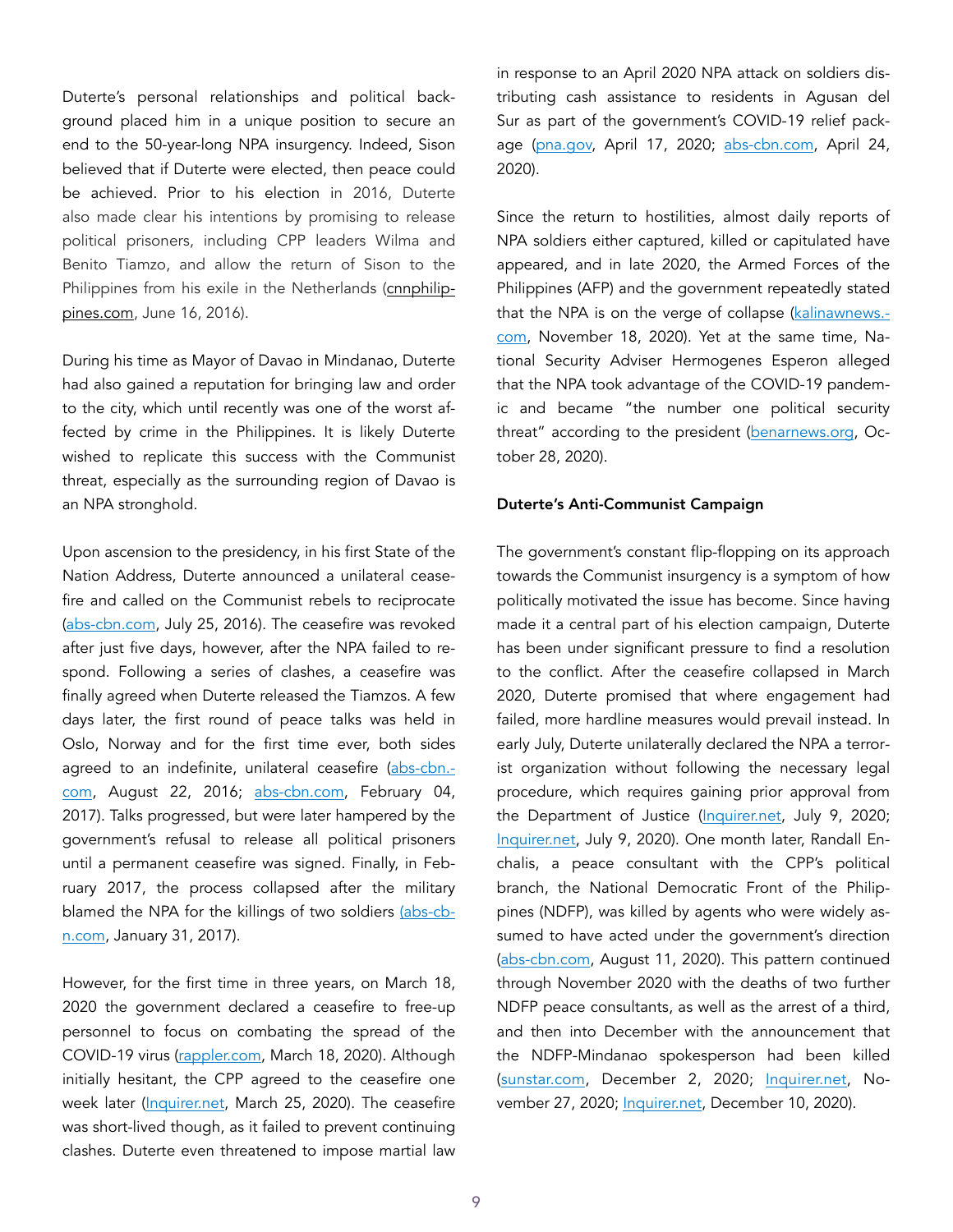Meanwhile, "red-tagging", which refers to the labeling of someone as a Communist sympathizer for political gain, remained unchecked. Duterte has been accused of using red-tagging as a diversionary tactic to detract attention away from his government's inadequate re-sponse to the COVID-19 pandemic [\(Inquirer.net,](https://newsinfo.inquirer.net/1367291/de-lima-duterte-rant-vs-makabayan-bloc-damage-control-for-pandemic-response-shortcoming) December 2, 2020). Blame has also been placed on the military for employing red-tagging as a means to exaggerate the threat of communism and the NPA-led insurgency and thereby increase military budgetary funding ([Inquirer.net](https://newsinfo.inquirer.net/1367582/fwd-lagma), December 3, 2020).

Red-tagging has become so common that, in November 2020, the Philippine Senate was forced to initiate an inquiry to address the problem. Far from rectifying the issue, however, the inquiry simply became an additional forum for red-tagging ([Inquirer.net,](https://newsinfo.inquirer.net/1364488/red-tagging-probe-turning-into-he-said-she-said-affair) November 24, 2020). In fact, while the inquiry was still ongoing, Duterte identified the Makabayan bloc, a coalition of leftist party-list political parties, as a CPP legal front ([sunstar.com](https://www.sunstar.com.ph/article/1878576/Manila/Local-News/Duterte-identifies-Makabayan-bloc-), November 30, 2020).

The Philippines' indigenous peoples, which the Makabayan bloc seeks to represent through organizations like Katribu and Kalipunan ng mga Katutubong Mamamayan ng Pilipinas (KAMP), were also implicated in this fresh wave of red-tagging. Two days before Duterte's announcement, the daughter of Representative Eufemia Campos Cullamat, whose party Bayan Muna is in the Makabayan bloc, was killed during a clash with the AFP. The military said that the daughter, Jevilyn, was a medic for the NPA's youth propaganda wing [\(benarnews.org,](https://www.benarnews.org/english/news/philippine/ph-communist-slain-11302020112241.html) November 30, 2020). Jevilyn and her mother are members of the Manobo ethnic minority group, which is among more than 20 different indigenous Austronesian ethnicities based in Mindanao and collectively referred to as Lumads.

# Indigenous Peoples and Communism in the Philippines

The Duterte administration's difficulty in finding an effective policy solution to the communist insurgency is not because of the conflict's apparent intractability, but rather the government's failure to address its underlying causes. This can be most clearly seen in the enduring

appeal of militant Communism among the Philippines' indigenous communities. The Lumads, for example, accounted for 70 percent of NPA fighters in 2019, according to the Senate Cultural Communities Committee ([mb.com.ph](https://mb.com.ph/2019/), August 27, 2019). At one time, Lumads controlled land covering 17 of Mindanao's 24 provinces. However, in response to government-sponsored in-migration of Visayan people from the middle islands of the country, Lumads were forced to retreat to the highlands and forests. Due to the loss of their lands and economic livelihoods, as well as their relative isolation from mainstream society, Lumads are now disproportionately affected by issues related to poverty and poor access to education.

Mindanao is often cited by the government as the last remaining NPA stronghold and therefore a key area of focus for the AFP's counter-insurgency activities. Unfortunately for the AFP, the remoteness of areas inhabited by Lumads also makes them ideal hideouts for the Communist insurgents and means that Lumad civilians are frequently caught in the midst of conflict between the NPA and government forces. Such factors have made Lumads easy targets for NPA recruiters, and have only been exacerbated by the government's aggressive attempts to combat NPA recruitment. For instance, 50 Lumad schools, which Duterte had previously threatened to bomb after declaring them to be NPA recruiting centers, were closed in 2017 [\(abs-cbn.com,](https://news.abs-cbn.com/news/07/24/17/duterte-threatens-to-bomb-lumad-schools) July 24, 2017).

Lumad communities have been further destabilized due to the AFP's sponsorship of Lumad paramilitary groups as a means of preventing the NPA infiltration of Lumad lands. One such group is the Magahat Baghani Force, which roughly translates to "tribal defense force" [\(the](https://www.thenewhumanitarian.org/fr/node/256191)[newhumanitarian.org,](https://www.thenewhumanitarian.org/fr/node/256191) April 28, 2016). Despite the name, in 2015 Magahat Baghani fighters were blamed for killing two Lumad schoolteachers and a tribal leader, and burning teacher's cottages [\(mindanews.com,](https://www.mindanews.com/top-stories/2015/09/lumad-school-director-2-others-killed-in-lianga-surig) September 1, 2015; [Inquirer.net](https://newsinfo.inquirer.net/738990/armed-men-burn-teachers-cottage-of-lumad-school), November 12, 2015). The attacks triggered mass evacuations of Lumads from surrounding areas and Magahat Baghani claimed that, in both cases, the schools were facilitating NPA recruitment. Indicative of the degree of power and autonomy afforded to Magahat Baghani by the military, an army